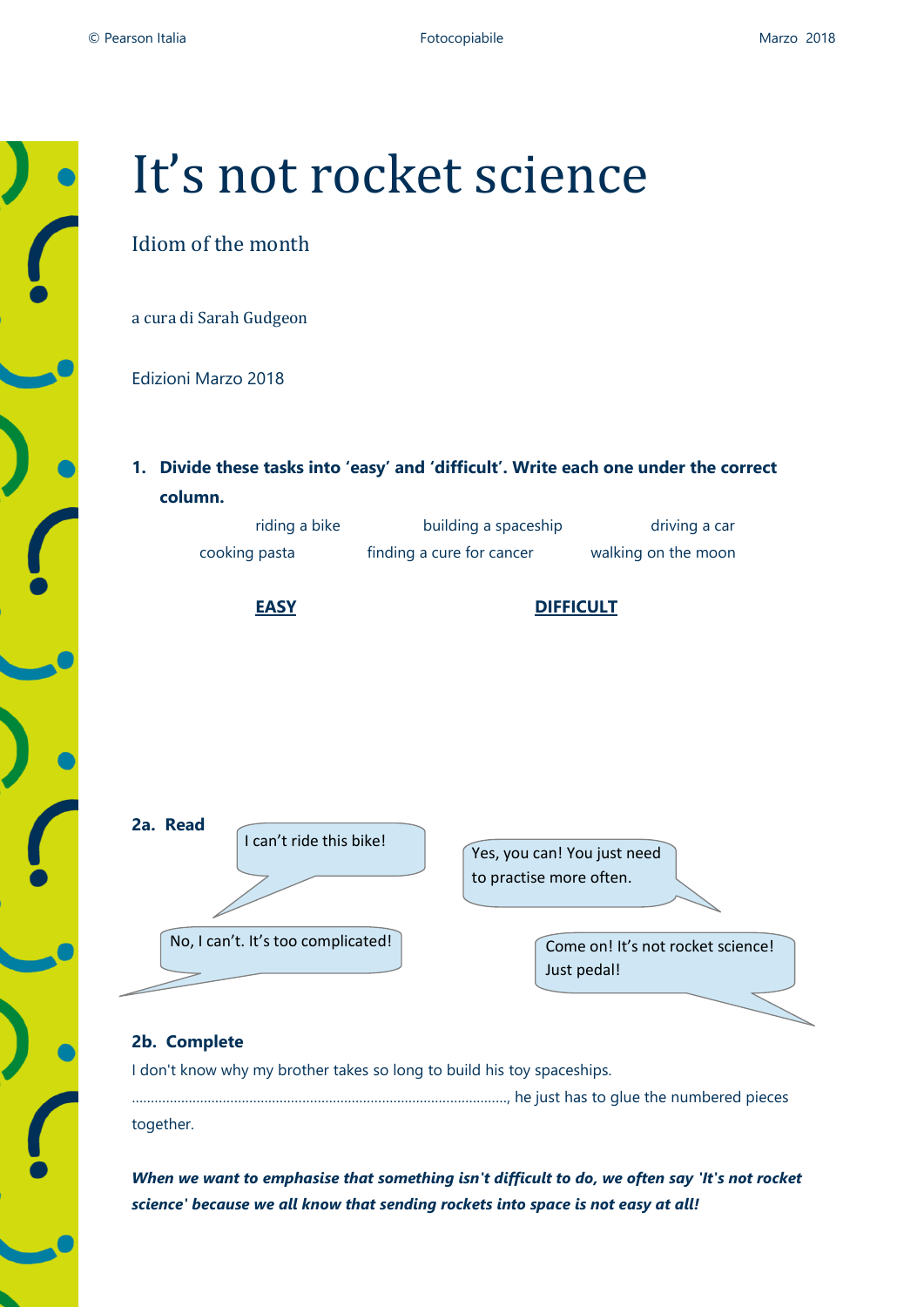$\overline{\phantom{a}}$ 

| a.           | I need to recharge my batteries, so<br>I'm going on holiday for a week.<br>b. My sister makes me really mad, she |  | 1.  provoke me.                     |
|--------------|------------------------------------------------------------------------------------------------------------------|--|-------------------------------------|
|              |                                                                                                                  |  |                                     |
|              |                                                                                                                  |  |                                     |
|              |                                                                                                                  |  | 2.  in agreement on many things and |
|              | really knows how to push my                                                                                      |  | share the same views.               |
|              | buttons.                                                                                                         |  |                                     |
| C.           | Jenny and Bernadette are on the                                                                                  |  | 3.  I know what motivates           |
|              | same wavelength, that's why                                                                                      |  |                                     |
|              | they're best friends.                                                                                            |  |                                     |
|              |                                                                                                                  |  | 4. got no energy left.              |
|              | d. I know what makes Max tick:                                                                                   |  |                                     |
|              | money, money, money.                                                                                             |  |                                     |
|              |                                                                                                                  |  | 5. relax.                           |
|              | e. It's not rocket science, we just have                                                                         |  |                                     |
|              | to follow the instructions.                                                                                      |  |                                     |
|              |                                                                                                                  |  | 6.  it's not difficult.             |
| $f_{\rm{r}}$ | Phew! I've run out of steam now;                                                                                 |  |                                     |
|              | I'm too tired to finish this project.                                                                            |  |                                     |
|              | 4. Complete these sentences with an idiom from exercise 3.                                                       |  |                                     |
| a.           |                                                                                                                  |  |                                     |
| b.           |                                                                                                                  |  |                                     |
|              | that's why we fight all the time.                                                                                |  |                                     |
| C.           |                                                                                                                  |  |                                     |
| d.           |                                                                                                                  |  |                                     |
| е.           |                                                                                                                  |  |                                     |
|              |                                                                                                                  |  |                                     |